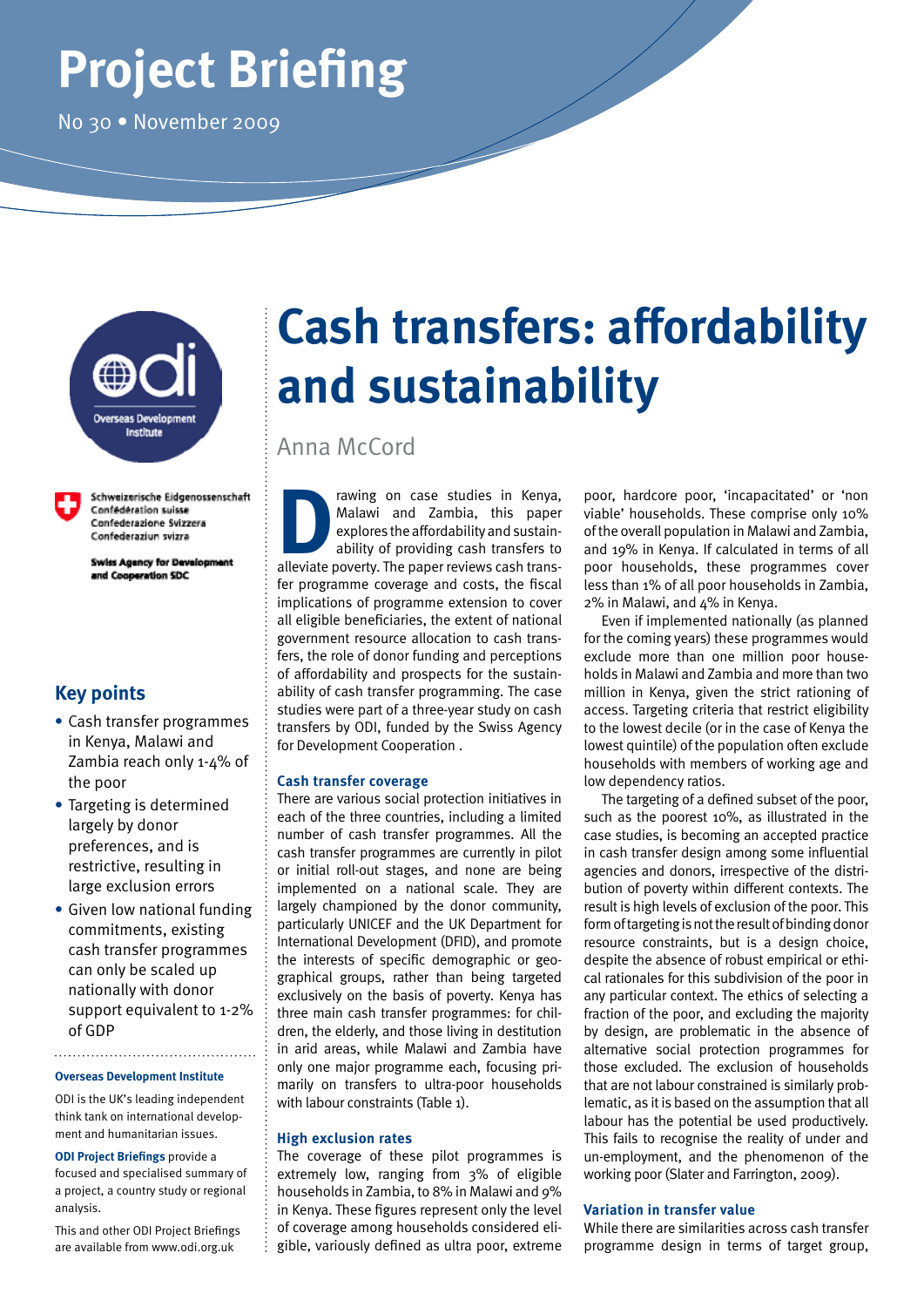#### **Table 1: Summary of cash transfer programmes and coverage in Kenya, Malawi and Zambia**

|               | <b>Major cash transfer</b><br><b>Programmes (major</b><br>international<br>partner indicated in<br>parenthesis) | <b>Coverage (households)</b>                                   | <b>Eligible Households</b><br><b>Nationally</b>                                            | % of Eligible<br>households included<br>in cash transfer<br>programme, (actual<br>and target) | <b>Total Number of</b><br><b>Poor Households</b><br><b>Nationally</b> | Coverage as % of<br><b>Poor Households</b><br>(actual and target,<br>where available) |
|---------------|-----------------------------------------------------------------------------------------------------------------|----------------------------------------------------------------|--------------------------------------------------------------------------------------------|-----------------------------------------------------------------------------------------------|-----------------------------------------------------------------------|---------------------------------------------------------------------------------------|
|               | Child Benefit (UNICEF)                                                                                          | 75,000<br>Target: 125,000 by 2015                              | 1.4 million<br>Eligibility:<br>Hard core poor (19%<br>of all households)                   | 5%<br>(8.7%)                                                                                  | 3.5 million                                                           | $2.0\%$ (3.6%)                                                                        |
| Kenya         | <b>Hunger Safety Nets</b><br>(DFID)                                                                             | 60,000<br>Target: 300,000 by 2017                              |                                                                                            | 4.2% (20.8%)                                                                                  |                                                                       | $1.7\%$ (8.6%)                                                                        |
|               | Cash Transfers for the<br>Elderly (Government)                                                                  | 300<br>Target: 8,000+ by 2011                                  |                                                                                            | $0.0\%$ $(0.6\%)$                                                                             |                                                                       | $0.0\%$ $(0.2\%)$                                                                     |
| <b>Malawi</b> | Social Cash Transfers<br>(UNICEF)                                                                               | 24,000<br>Target: 296,000 by 2014                              | 296,000<br>Eligibility:<br>Ultra-poor and labour<br>constrained (10% of all<br>households) | 8%<br>$(100\%)$                                                                               | 1.3 million                                                           | $2\%$ (23%)                                                                           |
| Zambia        | <b>Cash Transfers</b><br>(GTZ, DFID, Irish Aid,<br>Care International)                                          | 7,000 households<br>Target: All eligible<br>households by 2012 | 200,000<br>Eligibility:<br>Destitute and labour<br>constrained (10% of all<br>households)  | 3.5%                                                                                          | 1.3 million                                                           | $0.5\%$ (15%)                                                                         |

#### **Table 2: Indicative cost of national provision**

|               | <b>Programmes</b>                                                             | <b>National Estimate of Cost at Scale</b>    |
|---------------|-------------------------------------------------------------------------------|----------------------------------------------|
| Kenya         | Government National Cash Transfer for<br>all ultra poor Households (notional) | $0.8\%$ GDP<br>3% of total government budget |
| <b>Malawi</b> | Social Cash Transfers                                                         | 1.7% GDP<br>4.2% of total government budget  |
| <b>Zambia</b> | Social Cash Transfers                                                         | $0.5\%$ GDP<br>2% total government budget    |

Source: Own calculations from Ikiara (2009), Chisinga (2009) and Habasonda (2009).

percentage of the population targeted, and overall objectives, the levels of transfer offered differ significantly. A common level of 'coverage' does not mean a common level of transfer value. In Kenya the value of the household transfers under the child and elderly cash transfer programmes is kept low deliberately to avoid a 'dependency' effect, and aims to provide 10-20% of the household ultra poverty line (with a grant value of between \$15 and \$20 per month) (Pearson and Alviar, 2009). By contrast, the Malawi Social Cash Transfer programme aims to provide 100% of the ultra poverty line (ranging from \$4-\$13 per household) (Chisinga, 2009). However, the value of the Malawian transfer has not changed since 2005, despite high inflation and the recent food price crisis, so it is unlikely that the programme currently achieves this objective.

In many instances, the considerations determining transfer levels often reflect donor interests or ideological concerns, rather than empirically- or ethically-based criteria linked to particular outcomes, or funding constraints.

#### **Cash transfer cost**

Cash transfer programme costs are kept down by limiting eligibility. In the countries studied, the cost of taking the programmes 'to scale', offering full coverage of the eligible population (10% of households in Malawi and Zambia and 19% in Kenya), would be between 0.5 and 1.7% of GDP, or 2 to  $4\%$  of the total government budget in these three countries (Table 2).

However, these figures illustrate the cost of addressing the needs of only a small and arbitrarily defined segment of the poor on a national basis. They do not represent the cost of social protection coverage for all the poor, as the restrictive targeting they entail would result in low coverage and high levels of exclusion. Without allowing for possible economies of scale, extending similar transfers to all the poor in the case study countries would require approximately 2 to 7% of GDP. This would be a significant, and perhaps unsustainable, drain on the fiscus if funded exclusively from domestic resources.

#### **The influence of international resource availability on targeting**

Targeting practices are, in many instances, determined by international donor priorities. The case studies indicated that the scale of cash transfer implementation is not limited by lack of donor funds, with both Kenya and Zambia able to access donor resources to maintain and even extend cash transfer provision in the context of the global financial crisis. However, the limited targeting practices and demographic orientation of donor-funded cash transfer programmes are influenced by in-country donor preferences, and by the relatively abundant availability of resources earmarked for HIV/AIDSrelated programming internationally, such as the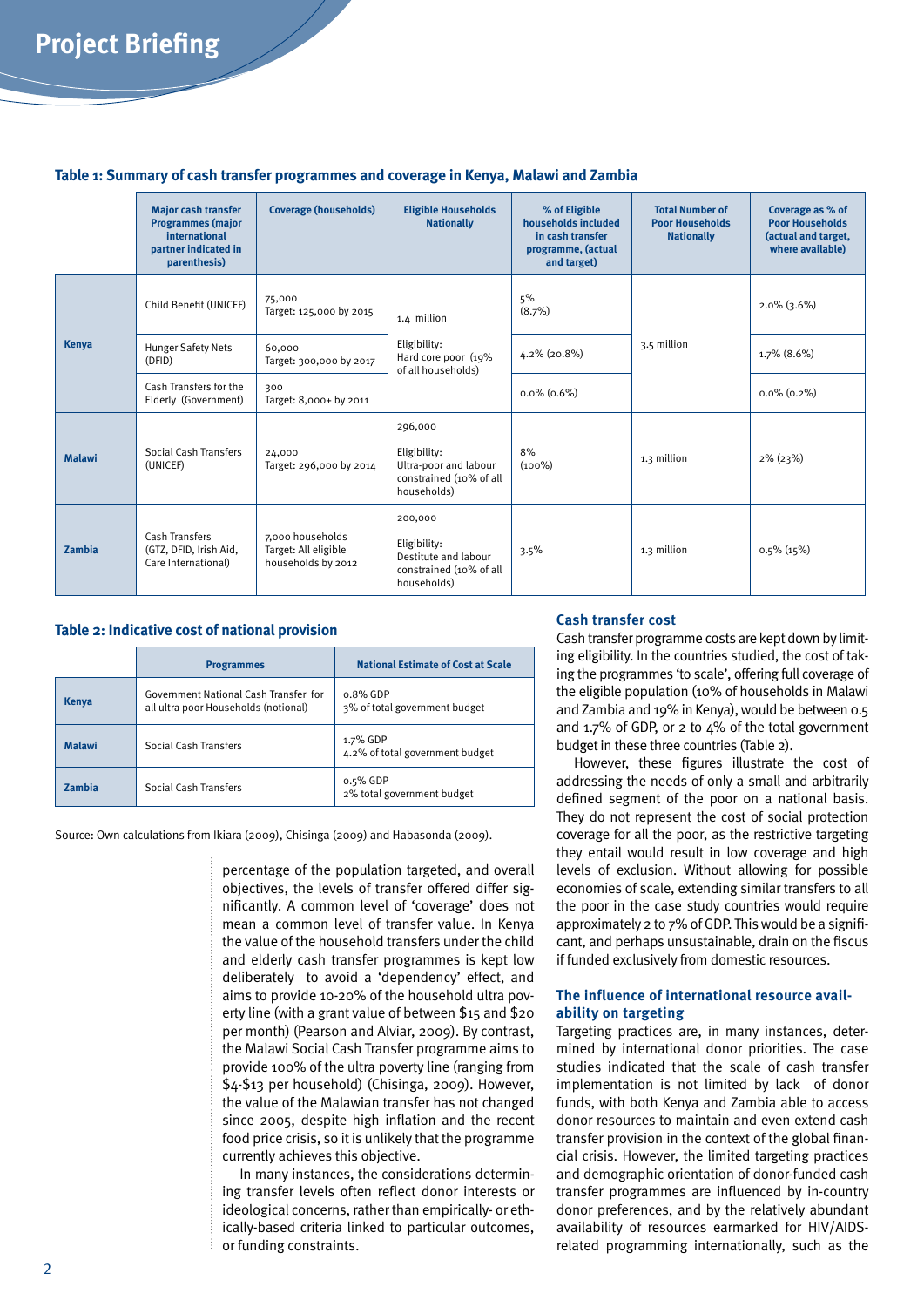President's Emergency Plan for AIDS Relief (PEPFAR) and the Global Fund to Fight AIDS, Tuberculosis and Malaria, compared with funds available for other vulnerable populations, or the poor in general. Cash transfer programmes funded by both PEPFAR and the Global Fund tend to allocate spending to households affected by HIV/AIDS on the basis of proxy targets, prioritising households that are labour constrained or contain children. Households without these characteristics are, typically, excluded from programmes funded from these sources.

The exclusion of such households also reflects a concern on the part of both donors and governments that cash transfers would lead to dependency and withdrawal from the labour market, despite the lack of evidence to support this contention (McCord, 2009).

The adoption of restrictive cash transfer targeting practices that are popular with donors, such as targeting those in the lowest decile or quartile with particular demographic and labour market characteristics, result in low coverage and high exclusion rates among the poor (Slater and Farrington, 2009).

#### **Government allocations**

The scale of government allocations to cash transfer programmes from domestic funds varies considerably. In the countries studied, the low levels of contribution suggest that cash transfer programming may not be a domestic policy priority. While the Kenyan government covers a significant percentage of cash transfer costs from domestic resources, government contributions to cash transfer programming in Zambia and Malawi are insignificant (Table 3).

The Zambian government contributes only a small proportion of the cost of the cash transfer programme (approximately 5%), equivalent to only 1% of the resources allocated to the state employee pension scheme. In Malawi, the government does not anticipate making a financial contribution to the cash transfer programme until 2011-2012, and will then contribute only 12% of the total cost per annum as the programme is extended. This implies that the rhetorical commitment to cash transfer provision in Malawi and Zambia is not matched by a commensurate fiscal commitment. The cash transfer programmes in Malawi and Zambia depend, essentially, on continued and increasing donor funding. In the absence of domestic financing plans, this level of ongoing external donor reliance implies that cash transfer programming is not a national policy priority.

The Kenyan situation differs, with the government currently contributing 30% of the costs of the Child Benefit programme (\$3.9 million), and planning to maintain contributions of up to 20% in the coming years as coverage increases, maintaining support in the face of the financial crisis, and extending its funding to cash transfers for the elderly (\$7.2 million), funded wholly from domestic resources. This reflects Kenya's concern to promote policy stability by limiting reliance on donor funding which is subject to shifts in donor preferences, thereby safeguarding the predictability of resource flows to the poor through cash transfers.

In the three cash transfer programmes in Kenya, the greatest proportion of domestic resources goes to grants for the elderly, where donor funding is most limited, and the lowest proportion to areas with significant and ongoing donor funding, such as the droughtaffected Sahel area covered by the Hunger Safety Net (HSN) programme, and the child benefit programme, which receives significant PEPFAR and Global Fund financing through UNICEF. The simultaneous roll out of three programmes designed to support the poorest households, adopting differing criteria and implementation modalities suggests potential efficiency losses in a resource constrained environment.

Heavy reliance on donor funding for the continued operation and extension of cash transfer programmes means that national programme design is likely to match donor priorities, be consistent with the funding criteria of international bodies such as PEPFAR, and be influenced by the agendas of agencies, such as UNICEF, which channel funds to recipient countries. The existence of extensive HIV/AIDS related funding has meant that cash transfers addressing the needs of orphans and other vulnerable children may be funded through PEPFAR and the Global Fund. This has influenced the nature of cash transfer programming in low-income countries, generating a demographic focus on children and colouring the development of the cash transfer discourse.

The differing budgetary allocations to cash transfers do not only reflect the amount of resources available. This is an issue of policy choice, susceptible to political priorities. Recent research suggests that countries are more likely to allocate domestic resources to cash transfers where there is a perceived political need for the government to transfer resources to the poor to promote national stability and retain power (Nepal and Kenya) and where governments do not want cash transfer programming to be vulnerable to donor policy shifts and funding fluctuations (Kenya). In Nepal, where binding fiscal constraints have resulted in low value state funded cash transfers, some of which do not cover a significant percentage of the poverty gap, these transfers are none-the-less important as they represent a symbolic extension of state support for previously marginalised and excluded groups (Holmes and Upadhya, 2009).

#### **Table 3: Current government contributions to cash transfer programmes**

|               | <b>Major cash transfer</b><br>programmes | Current government contribution (2009/10) |  |
|---------------|------------------------------------------|-------------------------------------------|--|
|               | Child Benefit (UNICEF)                   | \$3.9 million (30% of programme cost)     |  |
| <b>Kenya</b>  | Hunger Safety Nets (DFID)                | No government contribution                |  |
|               | CT for the Elderly                       | \$7.2 million (all programme cost)        |  |
| <b>Malawi</b> | Social Cash Transfers                    | No government contribution                |  |
| <b>Zambia</b> | Social Cash Transfers                    | Approx 5% of programme cost               |  |

Source: own calculations based on Ikiara, 2009, Chisinga 2009, Habasonda 2009